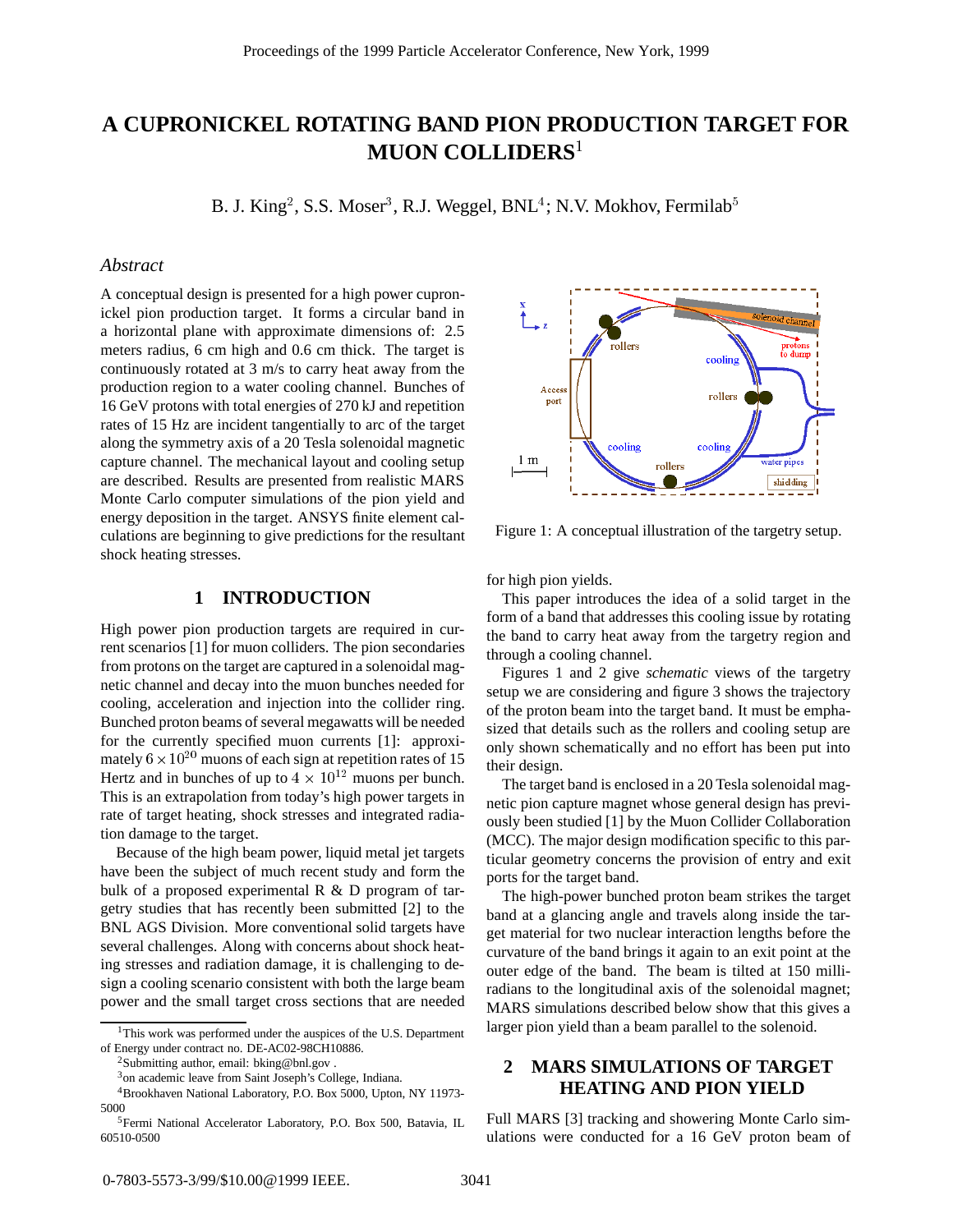

Figure 2: A conceptual illustration of the target layout around the pion production region.



Figure 3: The trajectory of the proton beam into the target band.

 $1\times10^{14}$  ppp with a repetition rate of 15 Hz on Ni band (R=250 cm, 6 cm height, 0.6 cm thickness) in a 20 T solenoid of  $R_a = 7.5$  cm half-aperture. Both untilted targets and targets tilted by  $\alpha$ =150 mrad were studied and detailed 3-dimensional maps of energy deposition densities were generated for input to the ANSYS stress analyses.

The yield per proton at 90 cm downstream from the central intersection of the beam with the target was determined for pions plus muons in the momentum range  $0.05 < p < 0.8$  GeV/c. The yields of positive and negative pions were, respectively,  $Y_+ = 0.491$  and  $Y_- = 0.498$  at  $\alpha = 0$ and  $Y_+ = 0.622$  and  $Y_- = 0.612$  at  $\alpha = 150$  mrad. Figure 5 shows the momentum spectra for all hadrons and figure 6 gives more detailed information for the pions. Figure 7 shows the time distribution for when these pions are formed and figure 8 shows several scatter plots to illustrate their distribution in phase space. These pion yields and densities in phase space are comparably good to the predictions for the best of the liquid jet targets under consideration.

The peak energy deposition density was found to be 68.6 J/g per pulse, corresponding to a temperature rise of  $\Delta T = 150.5^{\circ}$ C. This corresponded to a total power dissipation in the target of 0.324 MW at  $\alpha$ =150 mrad. Contributions to the deposited energy come from dE/dx from hadrons and muons (44%), electromagnetic showering (46%) and from absorbtion of sub-threshold particles (10%). Power dissipation in inner layer of tungsten shielding  $(7.5 < r < 15$  cm) was also determined, and was found to be 0.624 MW at  $\alpha$ =0 and 0.766 MW at  $\alpha$ =150 mrad.



Figure 4: Energy deposition density in the band target *versus* azimuthal angle for a tilt angle  $\alpha$ =150 mrad.



Figure 5: Momentum spectra of hadrons at L=90 cm and R<7.5 cm for a tilt angle  $\alpha$ =150 mrad. Integrated yield is shown in parentheses.

### **3 ANSYS STRESS SIMULATIONS**

The survivability of solid targets in the face of repeated shock heating is probably the most challenging problem faced in these scenarios for pion production for muon colliders.

To investigate this, we are beginning to conduct finite element computer simulations of the shock heating stresses